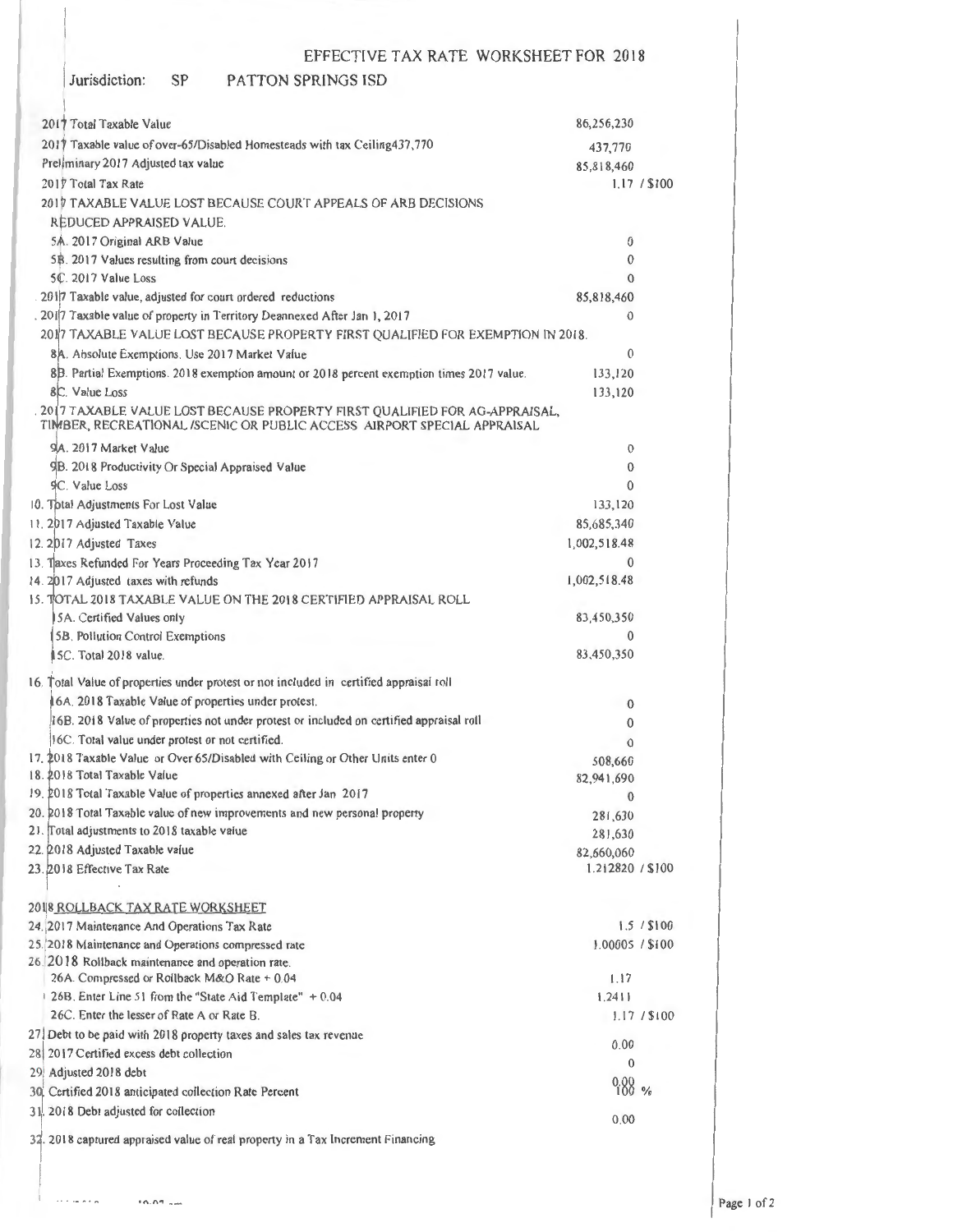### SP PATTON SPRINGS ISD Jurisdiction:

| 2018 Total taxable value                                                                                               | 82941690 / \$100         |
|------------------------------------------------------------------------------------------------------------------------|--------------------------|
| 1. 2018 Debt Tax Rate                                                                                                  | 1.17 / \$100             |
| i. 2018 Rollback Tax Rate                                                                                              |                          |
| DDITIONAL ROLLBACK PROTECTION FOR POLLUTION CONTROL<br>5. Certified expenses from TCEQ<br>7. 20 18 Total Taxable value | $\mathbf{0}$<br>82941690 |
| 3. Additional rate for For Pollution Control<br>3. 2018 Rollback tax rate adjusted for Pollution Control               | 0/1100<br>1.17 / \$100   |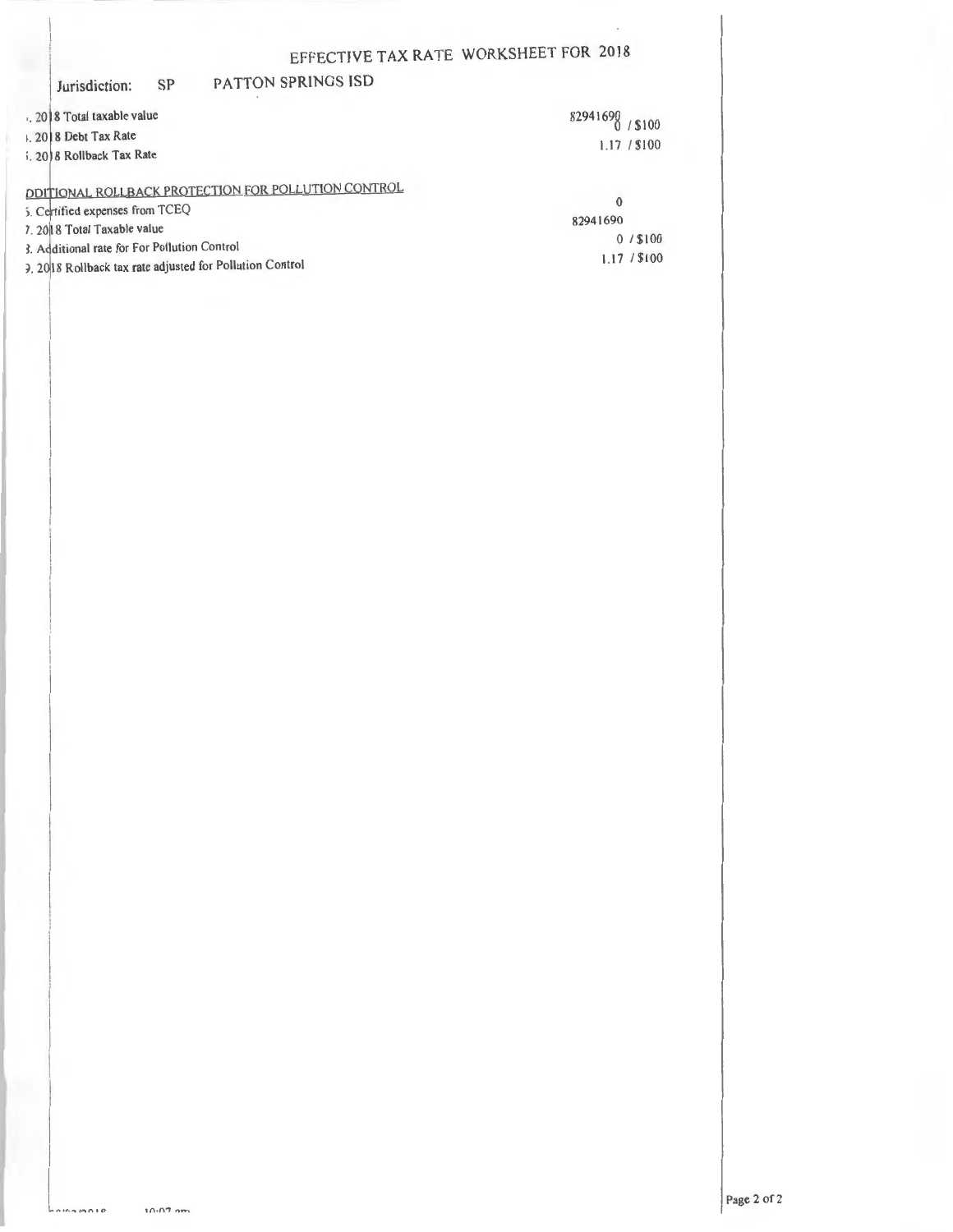| Jurisdiction:<br>SS<br><b>SPUR ISD</b>                                                                                                                |                         |                 |                                              |
|-------------------------------------------------------------------------------------------------------------------------------------------------------|-------------------------|-----------------|----------------------------------------------|
|                                                                                                                                                       |                         |                 |                                              |
| 2017 Total Taxable Value                                                                                                                              | 127,345,735             |                 |                                              |
| 2017 Taxable value of over-65/Disabled Homesteads with tax Ceiling2,335,570                                                                           | 2,335,570               |                 |                                              |
| Preliminary 2017 Adjusted tax value                                                                                                                   | 125,010,165             | 1.04 / \$100    |                                              |
| 2017 Total Tax Rate<br>2017 TAXABLE VALUE LOST BECAUSE COURT APPEALS OF ARB DECISIONS                                                                 |                         |                 |                                              |
| REDUCED APPRAISED VALUE.                                                                                                                              |                         |                 |                                              |
| 5A. 2017 Original ARB Value                                                                                                                           | $\theta$                |                 |                                              |
| 5B. 2017 Values resulting from court decisions                                                                                                        | $\theta$                |                 |                                              |
| 5C. 2017 Value Loss                                                                                                                                   | $\theta$                |                 |                                              |
| 2017 Taxable value, adjusted for court ordered reductions                                                                                             | 125,010,165             |                 |                                              |
| 2017 Taxable value of property in Territory Deannexed After Jan 1, 2017                                                                               | $\theta$                |                 |                                              |
| 2017 TAXABLE VALUE LOST BECAUSE PROPERTY FIRST QUALIFIED FOR EXEMPTION IN 2018.                                                                       |                         |                 |                                              |
| 8A. Absolute Exemptions. Use 2017 Market Value                                                                                                        | 3,000                   |                 |                                              |
| 8B. Partial Exemptions. 2018 exemption amount or 2018 percent exemption times 2017 value.                                                             | 726,020                 |                 |                                              |
| 8C. Value Loss                                                                                                                                        | 729,020                 |                 |                                              |
| 2017 TAXABLE VALUE LOST BECAUSE PROPERTY FIRST QUALIFIED FOR AG-APPRAISAL,<br>TIMBER, RECREATIONAL /SCENIC OR PUBLIC ACCESS AIRPORT SPECIAL APPRAISAL |                         |                 |                                              |
| 9A. 2017 Market Value                                                                                                                                 | $\theta$                |                 |                                              |
| 9B. 2018 Productivity Or Special Appraised Value                                                                                                      | $\theta$                |                 |                                              |
| 9C. Value Loss                                                                                                                                        | $\theta$                |                 |                                              |
| 0. Total Adjustments For Lost Value                                                                                                                   | 729,020                 |                 |                                              |
| 1. 2017 Adjusted Taxable Value                                                                                                                        | 124,281,145             |                 |                                              |
| 2. 2017 Adjusted Taxes                                                                                                                                | 1,292,523.91            |                 |                                              |
| 3. Taxes Refunded For Years Proceeding Tax Year 2017                                                                                                  | 0.00                    |                 |                                              |
| 4.2017 Adjusted taxes with refunds                                                                                                                    | 1,292,523.91            |                 |                                              |
| 5. TOTAL 2018 TAXABLE VALUE ON THE 2018 CERTIFIED APPRAISAL ROLL.                                                                                     |                         |                 |                                              |
| 15A. Certified Values only                                                                                                                            | 181,042,715<br>$\theta$ |                 |                                              |
| 15B. Pollution Control Exemptions<br>15C. Total 2018 value.                                                                                           | 181,042,715             |                 |                                              |
|                                                                                                                                                       |                         |                 |                                              |
| 6. Total Value of properties under protest or not included in certified appraisal roll                                                                |                         |                 |                                              |
| 16A. 2018 Taxable Value of properties under protest.                                                                                                  | $\theta$                |                 |                                              |
| 16B. 2018 Value of properties not under protest or included on certified appraisal roll                                                               | $\theta$                |                 |                                              |
| 16C. Total value under protest or not certified.                                                                                                      | $\theta$                |                 |                                              |
| 7. 2018 Taxable Value or Over 65/Disabled with Ceiling or Other Units enter 0<br>8. 2018 Total Taxable Value                                          | 2,742,730               |                 |                                              |
| 9. 2018 Total Taxable Value of properties annexed after Jan 2017                                                                                      | 178,299,985             |                 |                                              |
| 0. 2018 Total Taxable value of new improvements and new personal property                                                                             | $\theta$                |                 |                                              |
| 1. Total adjustments to 2018 taxable value                                                                                                            | 629,410                 |                 |                                              |
| 2. 2018 Adjusted Taxable value                                                                                                                        | 629,410<br>177,670,575  |                 |                                              |
| 3. 2018 Effective Tax Rate                                                                                                                            |                         |                 | $\frac{0.727483}{15100} + 316.294 = 1.04432$ |
| 018 ROLLBACK TAX RATE WORKSHEET                                                                                                                       |                         |                 | EFC <sub>1</sub>                             |
| 4. 2017 Maintenance And Operations Tax Rate                                                                                                           |                         | 1.04 / \$100    |                                              |
| 5. 2018 Maintenance and Operations compressed rate                                                                                                    | 0.693368 / \$100        |                 |                                              |
| 6. 2018 Rollback maintenance and operation rate.                                                                                                      |                         |                 |                                              |
| 26A. Compressed or Rollback M&O Rate + 0.04                                                                                                           |                         | $(1.041 \& rW)$ |                                              |
| 26B. Enter Line 51 from the "State Aid Template" + 0.04                                                                                               | 1.04                    |                 |                                              |
| 26C. Enter the lesser of Rate A or Rate B.                                                                                                            |                         | 1.04 / \$100    |                                              |
| 7. Debt to be paid with 2018 property taxes and sales tax revenue                                                                                     | 561.700.00              |                 |                                              |
| 8. 2017 Certified excess debt collection                                                                                                              | 0.00                    |                 |                                              |
| 9. Adjusted 2018 debt                                                                                                                                 | $561,700.00$ %          |                 |                                              |
| 0. Certified 2018 anticipated collection Rate Percent                                                                                                 |                         |                 |                                              |
| 1.2018 Debt adjusted for collection                                                                                                                   | 561,700.00              |                 |                                              |
| 2. 2018 captured appraised value of real property in a Tax Increment Financing                                                                        |                         |                 |                                              |
|                                                                                                                                                       |                         |                 |                                              |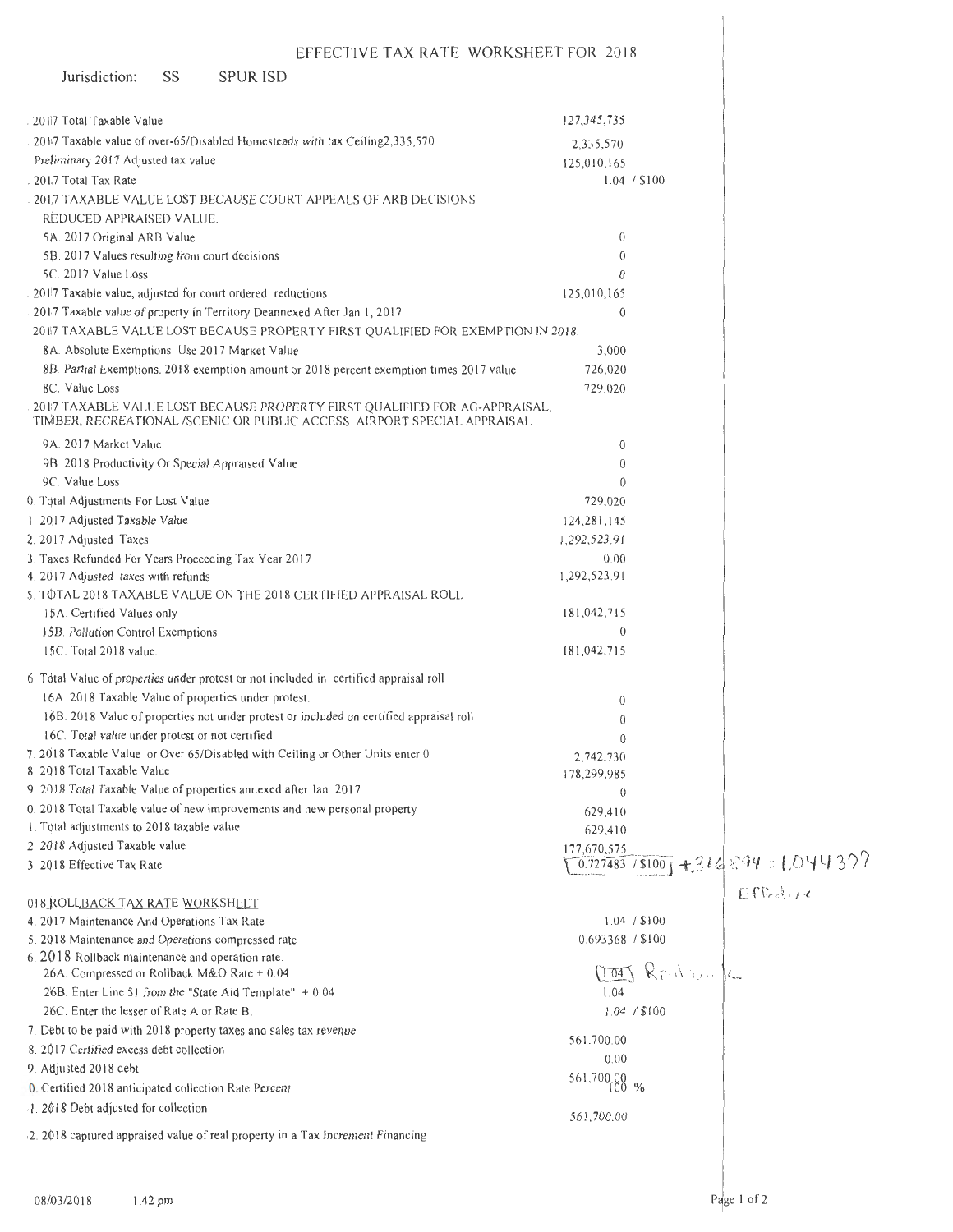| Jurisdiction:                                            | SS | <b>SPUR ISD</b>                                             |                  |  |
|----------------------------------------------------------|----|-------------------------------------------------------------|------------------|--|
| 3. 2018 Total taxable value                              |    |                                                             |                  |  |
| 4. 2018 Debt Tax Rate                                    |    |                                                             |                  |  |
| 5. 2018 Rollback Tax Rate                                |    |                                                             | 1.35503 / \$100  |  |
|                                                          |    | <b>ADDITIONAL ROLLBACK PROTECTION FOR POLLUTION CONTROL</b> |                  |  |
| 6. Certified expenses from TCEQ                          |    |                                                             | $\left( \right)$ |  |
| 7. 2018 Total Taxable value                              |    |                                                             | $\theta$         |  |
| 8. Additional rate for For Pollution Control             |    |                                                             | $0/$ \$100       |  |
| 9. 2018 Rollback tax rate adjusted for Pollution Control |    |                                                             | $0/$ \$100       |  |

 $104000$ <br> $1.31503$ <br> $7.35503$  Rollback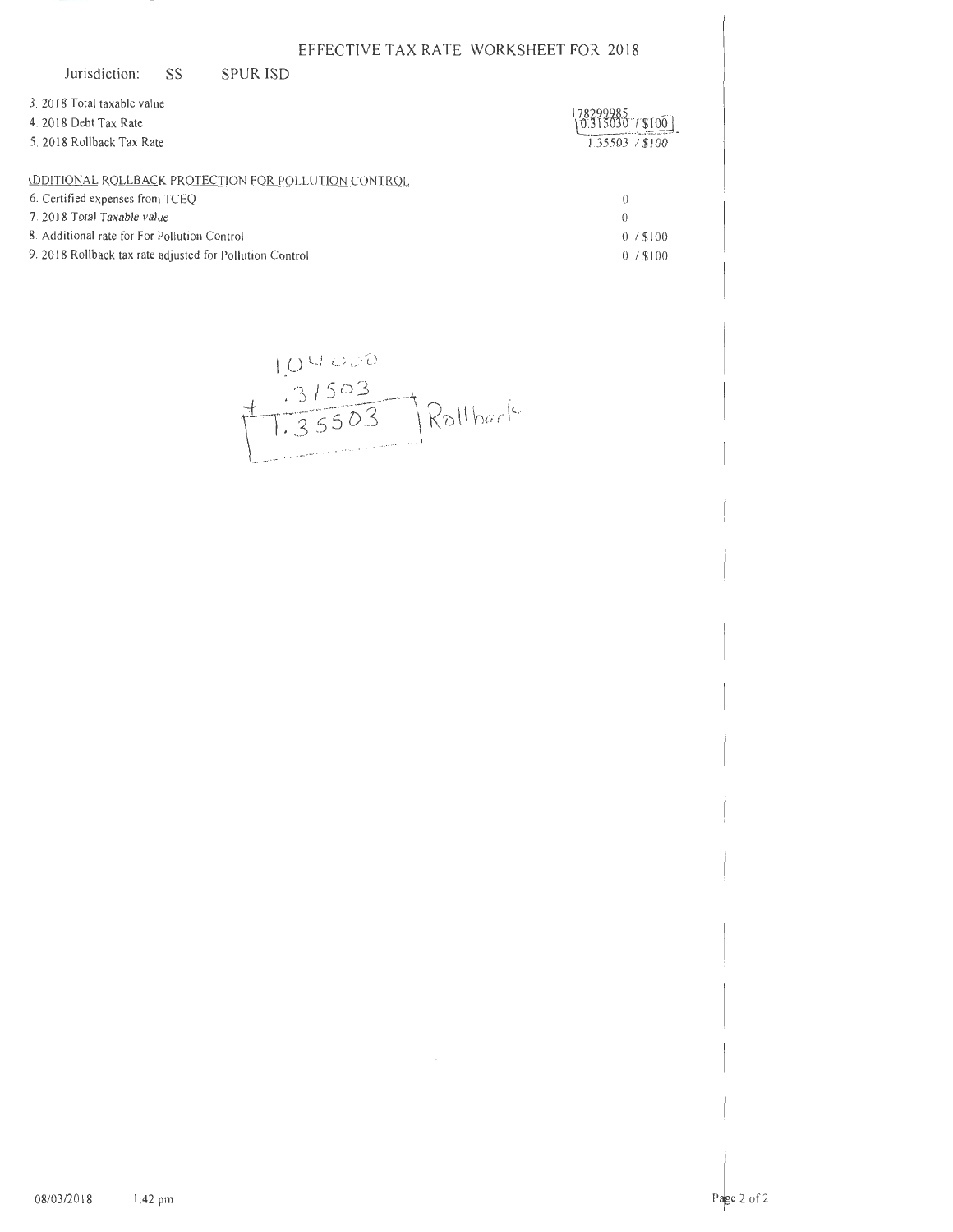| <b>SPUR ISD I&amp;S</b><br><b>SSIS</b><br>Jurisdiction:                                                                                                  |                           |            |
|----------------------------------------------------------------------------------------------------------------------------------------------------------|---------------------------|------------|
| 1.2017 Total Taxable Value                                                                                                                               | 191,620,735               |            |
| 2. 2017 Taxable value of over-65/Disabled Homesteads with tax Ceiling2,335,570                                                                           | 2,335,570                 |            |
| 3. Preliminary 2017 Adjusted tax value                                                                                                                   | 189,285,165               |            |
| 4. 2017 Total Tax Rate                                                                                                                                   | 0.2986 / \$100            |            |
| 5. 2017 TAXABLE VALUE LOST BECAUSE COURT APPEALS OF ARB DECISIONS                                                                                        |                           |            |
| REDUCED APPRAISED VALUE.                                                                                                                                 |                           |            |
| 5A. 2017 Original ARB Value                                                                                                                              | $\bf{0}$                  |            |
| 5B. 2017 Values resulting from court decisions                                                                                                           | $\theta$                  |            |
| 5C. 2017 Value Loss                                                                                                                                      | $\Omega$                  |            |
| 6. 2017 Taxable value, adjusted for court ordered reductions                                                                                             | 189,285,165               |            |
| 7. 2017 Taxable value of property in Territory Deannexed After Jan 1, 2017                                                                               | $\theta$                  |            |
| 8 2017 TAXABLE VALUE LOST BECAUSE PROPERTY FIRST QUALIFIED FOR EXEMPTION IN 2018.                                                                        |                           |            |
| 8A. Absolute Exemptions. Use 2017 Market Value                                                                                                           | 3,000                     |            |
| 8B. Partial Exemptions. 2018 exemption amount or 2018 percent exemption times 2017 value.                                                                | 726,020                   |            |
| 8C. Value Loss                                                                                                                                           | 729,020                   |            |
| 9. 2017 TAXABLE VALUE LOST BECAUSE PROPERTY FIRST QUALIFIED FOR AG-APPRAISAL,<br>TIMBER, RECREATIONAL /SCENIC OR PUBLIC ACCESS AIRPORT SPECIAL APPRAISAL |                           |            |
| 9A. 2017 Market Value                                                                                                                                    | 0                         |            |
| 9B. 2018 Productivity Or Special Appraised Value                                                                                                         | $\theta$                  |            |
| 9C. Value Loss                                                                                                                                           | $\theta$                  |            |
| 10. Total Adjustments For Lost Value                                                                                                                     | 729,020                   |            |
| 11. 2017 Adjusted Taxable Value                                                                                                                          | 188,556,145<br>563,028.65 |            |
| 12. 2017 Adjusted Taxes<br>13. Taxes Refunded For Years Proceeding Tax Year 2017                                                                         | 0.00                      |            |
| 14. 2017 Adjusted taxes with refunds                                                                                                                     | 563,028.65                |            |
| 15. TOTAL 2018 TAXABLE VALUE ON THE 2018 CERTIFIED APPRAISAL ROLL                                                                                        |                           |            |
| 15A. Certified Values only                                                                                                                               | 181,042,715               |            |
| 15B. Pollution Control Exemptions                                                                                                                        | $\theta$                  |            |
| 15C. Total 2018 value.                                                                                                                                   | 181,042,715               |            |
| 16. Total Value of properties under protest or not included in certified appraisal roll                                                                  |                           |            |
| 16A. 2018 Taxable Value of properties under protest.                                                                                                     | $\bf{0}$                  |            |
| 16B. 2018 Value of properties not under protest or included on certified appraisal roll                                                                  | 0                         |            |
| 16C. Total value under protest or not certified.                                                                                                         | $\mathbf{0}$              |            |
| 17. 2018 Taxable Value or Over 65/Disabled with Ceiling or Other Units enter 0                                                                           | 2,742,730                 |            |
| 18. 2018 Total Taxable Value                                                                                                                             | 178,299,985               |            |
| 19. 2018 Total Taxable Value of properties annexed after Jan 2017                                                                                        | $\theta$                  |            |
| 20. 2018 Total Taxable value of new improvements and new personal property                                                                               | 629,410                   |            |
| 21. Total adjustments to 2018 taxable value                                                                                                              | 629,410                   |            |
| 22. 2018 Adjusted Taxable value<br>23. 2018 Effective Tax Rate                                                                                           | 177,670,575               |            |
|                                                                                                                                                          | 0.316894 / \$100          |            |
| 2018 ROLLBACK TAX RATE WORKSHEET                                                                                                                         |                           |            |
| 24. 2017 Maintenance And Operations Tax Rate                                                                                                             |                           | $0/$ \$100 |
| 25. 2018 Maintenance and Operations compressed rate<br>26. 2018 Rollback maintenance and operation rate.                                                 |                           | $0/$ \$100 |
| 26A. Compressed or Rollback M&O Rate + 0.04                                                                                                              | 0                         |            |
| 46B. Enter Line 51 from the "State Aid Template" + 0.04                                                                                                  | 0                         |            |
| 26C. Enter the lesser of Rate A or Rate B.                                                                                                               |                           | $0/$ \$100 |
| ?7. Debt to be paid with 2018 property taxes and sales tax revenue                                                                                       |                           |            |
| '8. 2017 Certified excess debt collection                                                                                                                | 561,700.00                |            |
| '9. Adjusted 2018 debt                                                                                                                                   | 0.00                      |            |
| 10. Certified 2018 anticipated collection Rate Percent                                                                                                   | $561,700.00$ %            |            |
| 1. 2018 Debt adjusted for collection                                                                                                                     | 561,700.00                |            |
| 2 2018 captured appraised value of real property in a Tax Increment Financing                                                                            |                           |            |

I I

I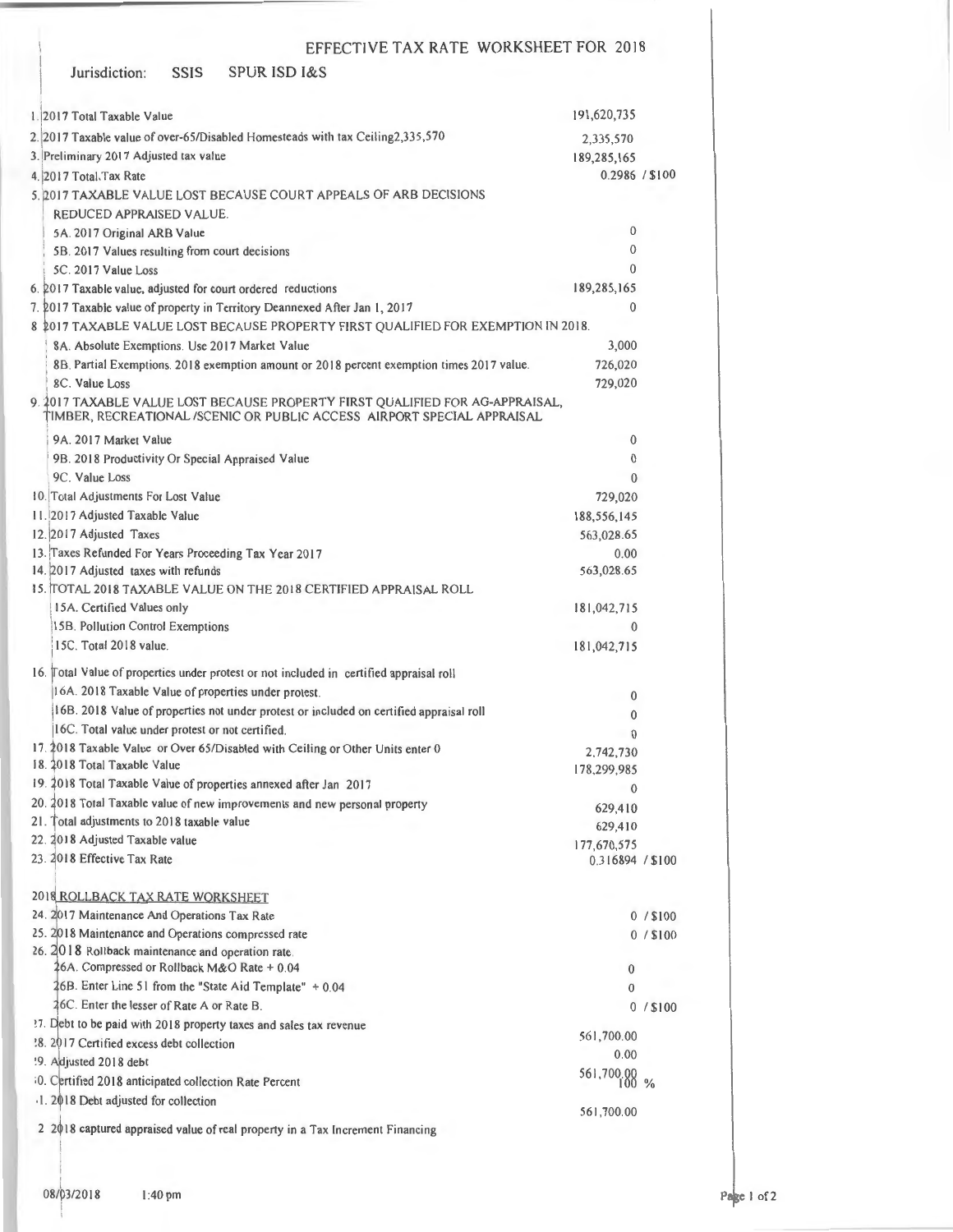|                                                           |      |                                                      | EFFECTIVE TAX RATE WORKSHEET FOR 2018 |       |
|-----------------------------------------------------------|------|------------------------------------------------------|---------------------------------------|-------|
| Jurisdiction:                                             | SSIS | <b>SPUR ISD I&amp;S</b>                              |                                       |       |
| 33 2018 Total taxable value                               |      |                                                      |                                       |       |
| 34 2018 Debt Tax Rate                                     |      |                                                      | 178299985<br>0.315030 / \$100         |       |
| 35 2018 Rollback Tax Rate                                 |      |                                                      | 0.31503 / \$100                       | lback |
|                                                           |      | ADDITIONAL ROLLBACK PROTECTION FOR POLLUTION CONTROL |                                       |       |
| 36. Certified expenses from TCEQ                          |      |                                                      |                                       |       |
| 37. 2018 Total Taxable value                              |      |                                                      | $\theta$                              |       |
| 38. Additional rate for For Pollution Control             |      |                                                      | $\theta$                              |       |
| 39. 2018 Rollback tax rate adjusted for Pollution Control |      |                                                      | 0/100                                 |       |
|                                                           |      |                                                      | $0/$ \$100                            |       |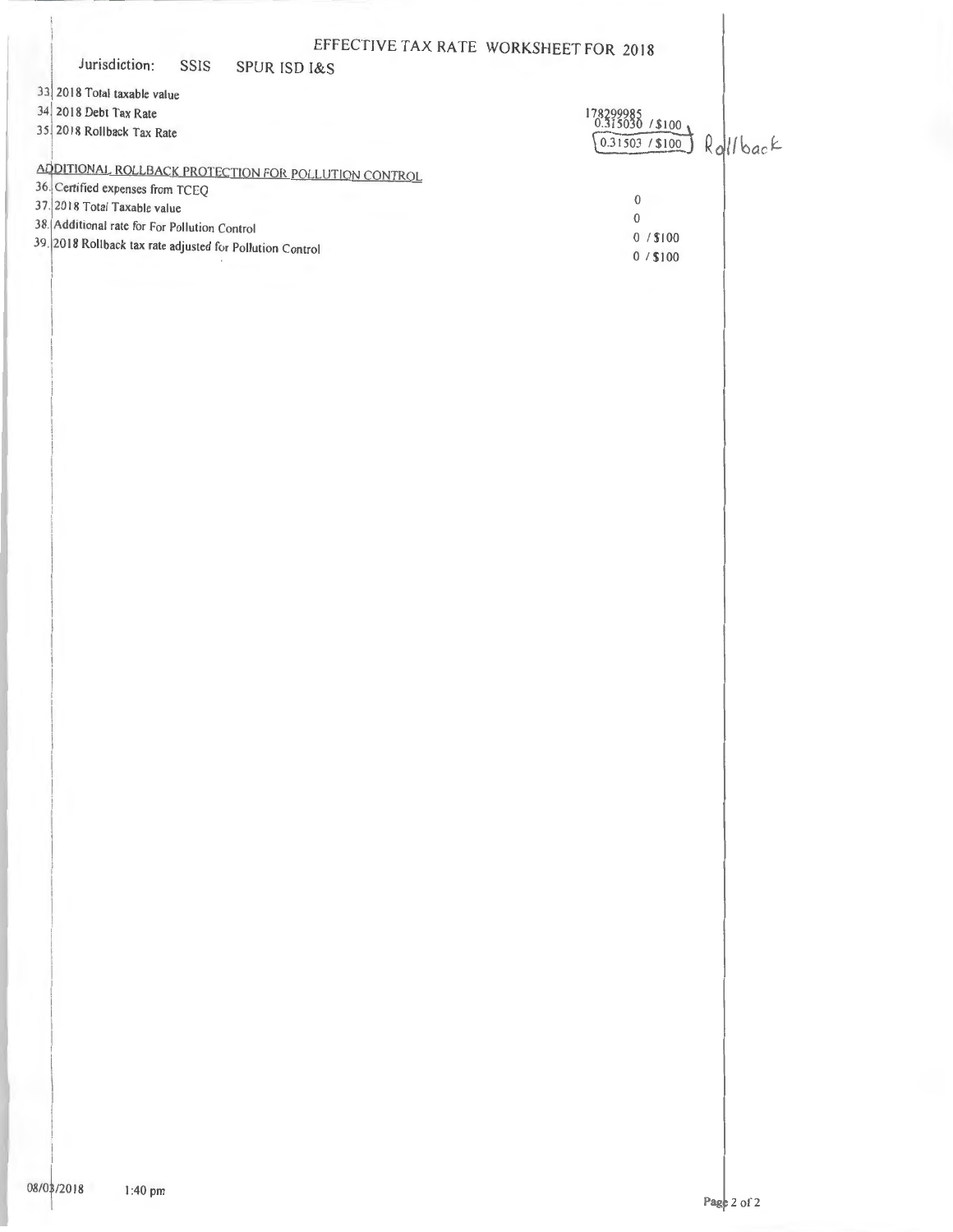#### Jurisdiction: TD CITY OF DICKENS

 $\label{eq:1} \begin{array}{lllllllll} \hline & \mbox{if $\mathfrak{a}$ & $\mathfrak{a}$ & $\mathfrak{a}$ & $\mathfrak{a}$ \\ \hline \end{array}$ 

| 2017 Total Taxable Value                                                                                                                                 | 5,020,880             |         |           |
|----------------------------------------------------------------------------------------------------------------------------------------------------------|-----------------------|---------|-----------|
| COUNTY, CITY, COLLEGE or SCHOOL DISTRICTS: 2017 Taxable value of over-65/Disabled                                                                        |                       |         |           |
| omesteads with tax Ceiling                                                                                                                               | $\Omega$              |         |           |
|                                                                                                                                                          | 5,020,880             |         |           |
| Preliminary 2017 Adjusted tax value                                                                                                                      | 0.647826 / \$100      |         |           |
| . 2017 Total Tax Rate                                                                                                                                    |                       |         |           |
| 2017 TAXABLE VALUE LOST BECAUSE COURT APPEALS OF ARB DECISIONS                                                                                           |                       |         |           |
| REDUCED APPRAISED VALUE.                                                                                                                                 |                       |         |           |
| 5A. 2017 Original ARB Value                                                                                                                              | $\mathbf{0}$          |         |           |
| 5B. 2017 Values resulting from court decisions                                                                                                           | $\theta$              |         |           |
| 5C. 2017 Value Loss                                                                                                                                      | $\Omega$              |         |           |
| 1. 2017 Taxable value, adjusted for court ordered reductions                                                                                             | 5,020,880             |         |           |
| <sup>1</sup> . 2017 Taxable value of property in Territory Deannexed After Jan 1, 2017                                                                   | $\mathbf{0}$          |         |           |
| 3 2017 TAXABLE VALUE LOST BECAUSE PROPERTY FIRST QUALIFIED FOR EXEMPTION IN 2018.                                                                        |                       |         |           |
| 8A. Absolute Exemptions. Use 2017 Market Value                                                                                                           | $\overline{0}$        |         |           |
| 8B. Partial Exemptions. 2018 exemption amount or 2018 percent exemption times 2017 value.                                                                | 0                     |         |           |
| 8C. Value Loss                                                                                                                                           | $\theta$              |         |           |
| 9. 2017 TAXABLE VALUE LOST BECAUSE PROPERTY FIRST QUALIFIED FOR AG-APPRAISAL,<br>TIMBER, RECREATIONAL /SCENIC OR PUBLIC ACCESS AIRPORT SPECIAL APPRAISAL |                       |         |           |
| 9A. 2017 Market Value                                                                                                                                    | 0                     |         |           |
|                                                                                                                                                          | $\left( \right)$      |         |           |
| 9B. 2018 Productivity Or Special Appraised Value<br>9C. Value Loss                                                                                       | 0                     |         |           |
|                                                                                                                                                          | 0                     |         |           |
| 10. Total Adjustments For Lost Value                                                                                                                     |                       |         |           |
| 11. 2017 Adjusted Taxable Value                                                                                                                          | 5,020,880             |         |           |
| 12. 2017 Adjusted Taxes                                                                                                                                  | 32,526.57<br>$\bf{0}$ |         |           |
| 13. Taxes Refunded For Years Proceeding Tax Year 2017                                                                                                    | $\theta$              |         |           |
| 14. Taxes in tax increment financing for tax year 2017                                                                                                   |                       |         |           |
| 15. 2017 Adjusted taxes with refunds                                                                                                                     | 32,526.57             |         |           |
| 16. TOTAL 2018 TAXABLE VALUE ON THE 2018 CERTIFIED APPRAISAL ROLL                                                                                        |                       |         |           |
| 16A. Certified Values only                                                                                                                               | 5,356,540             |         |           |
| 16B. Counties: railroad rolling stock                                                                                                                    | 0                     |         |           |
| 16C. Pollution Control Exemptions                                                                                                                        | 0                     |         |           |
| 16D. Tax Increment Financing                                                                                                                             | $\theta$              |         |           |
| 16E. Total 2018 value.                                                                                                                                   | 5,356,540             |         |           |
| 17. Total Value of properties under protest or not included in certified appraisal roll                                                                  |                       |         |           |
| 17A. 2018 Taxable Value of properties under protest.                                                                                                     | 0                     |         |           |
| 17B. 2018 Value of properties not under protest or included on certified appraisal roll                                                                  | $\theta$              |         |           |
| 17C. Total value under protest or not certified.                                                                                                         | $\theta$              |         |           |
| 18. COUNTY, CITY, COLLEGE or SCHOOL DISTRICTS: 2018 Taxable Value or Over 65/Disabled<br>with Ceiling or Other Units enter 0                             | $\theta$              |         |           |
| 19. 2018 Total Taxable Value                                                                                                                             | 5,356,540             |         |           |
| 20, 2018 Total Taxable Value of properties annexed after Jan 2017                                                                                        | $\theta$              |         |           |
| 21, 2018 Total Taxable value of new improvements and new personal property                                                                               | 10,450                |         |           |
| 22. Total adjustments to 2018 taxable value                                                                                                              |                       |         |           |
| 23. 2018 Adjusted Taxable value                                                                                                                          | 10,450                |         |           |
| 24. 2018 Effective Tax Rate                                                                                                                              | 5,346,090             |         | $C$ prive |
| 25) Counties Only: Total of All 2018 Effective Tax Rate                                                                                                  | 0.608417 / \$100      |         |           |
| 2018 ROLLBACK TAX RATE WORKSHEET                                                                                                                         |                       | / \$100 |           |
| 26. 2017 Maintenance And Operations Tax Rate                                                                                                             | 0.647826 / \$100      |         |           |
| 27. 2017 Adjusted Taxable Value                                                                                                                          | 5,020,880             |         |           |
| 28. 2017 Maintenance And Operations Taxes                                                                                                                |                       |         |           |
| 28A. Multiply Line 26 by Line 27 and Divide By 100                                                                                                       |                       |         |           |
| 28B. Additional Sales Tax                                                                                                                                | 32,527                |         |           |
|                                                                                                                                                          | 12,689                |         |           |
| 28C. Counties: state criminal justice mandate                                                                                                            | $\Omega$              |         |           |
| 28D. Transferring Function                                                                                                                               | $\theta$              |         |           |
| 28E. Taxes Refunded For Years Preceeding 2017                                                                                                            | $\theta$              |         |           |
|                                                                                                                                                          |                       |         |           |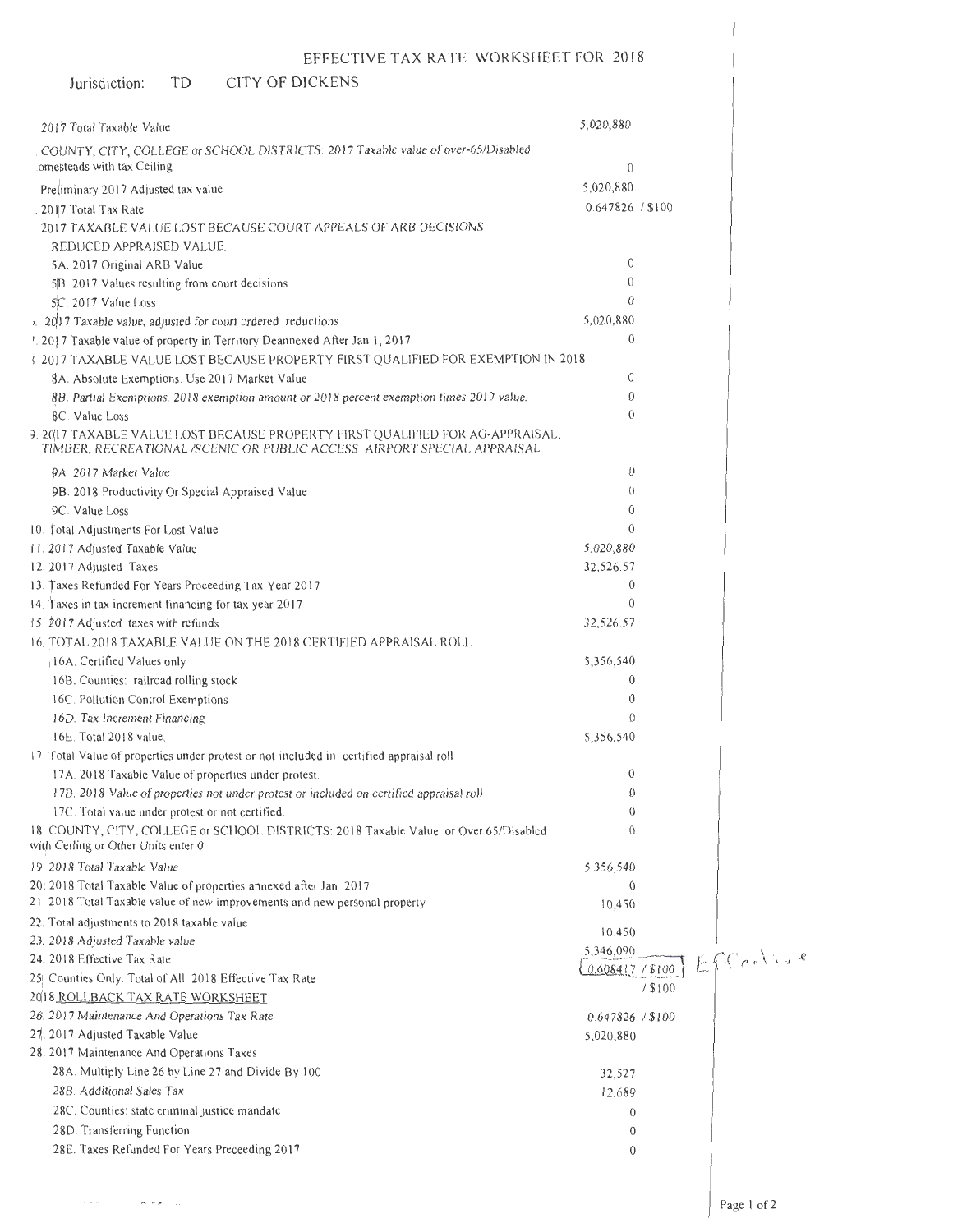| Jurisdiction:<br>TD<br>CITY OF DICKENS                                           |                  |          |
|----------------------------------------------------------------------------------|------------------|----------|
| 28F. Enhanced indigent health expenditure                                        | $\theta$         |          |
| 28G. Taxes in TIF                                                                | $\theta$         |          |
| 28H. Adjusted M&O Taxes                                                          | 45,216           |          |
| 29. 2018 ADJUSTED TAXABLE VALUE                                                  | 5,346,090        |          |
| 30. 2018 Effective Rollback Maintenance And Operations Rate                      | 0.845777 / \$100 |          |
| 31. 2018 Rollback Maintenance And Operations Rate                                | 0.913439 / \$100 |          |
| 32. Debt to be paid with 2018 property taxes and sales tax revenue               | $\theta$         |          |
| 33. 2017 Certified excess debt collection                                        | $\mathbf{0}$     |          |
| 34. Adjusted 2018 debt                                                           | $\theta$         |          |
| 35. Certified 2018 anticipated collection Rate Percent                           | $100\%$          |          |
| 36. 2018 Debt adjusted for collection                                            | 0.00             |          |
| 37. 2018 Total taxable value                                                     | 5,356,540        |          |
| 38. 2018 Debt Tax Rate                                                           | $0/$ \$100       |          |
| 39. 2018 Rollback Tax Rate                                                       | 0.913439 / \$100 |          |
| 40. Counties Only: 2018 Rollback tax rate                                        | $0/$ \$100       |          |
| ADDITIONAL SALES TAX WORKSHEET                                                   |                  |          |
| 41. Comptroller's Estimated Taxable Sales for four quarters if Unit adopted Late | $\theta$         |          |
| 42. Estimated sales tax revenue for previous 4 quarters.                         | 12689            |          |
| 43. 2018 Total Taxable value                                                     | 5,356,540        |          |
| 44. Sales tax adjustment rate                                                    | 0.23688 / \$100  |          |
| 45. 2018 Effective Tax Rate, unadjusted For Sales Tax                            | 0.608417 / \$100 |          |
| 16. 2018 Effective Tax Rate adjusted For Sales Tax                               | 0.608417 / \$100 |          |
| 47. 2018 Rollback Tax Rate, unadjusted For Sales Tax                             | 0.913439 / \$100 |          |
| 48. 2018 Rollback tax rate adjusted for sales tax                                | 0.676559 / \$100 | Kollback |
| ADDITIONAL ROLLBACK PROTECTION FOR POLLUTION CONTROL                             |                  |          |
| 19. Certified expenses from TCEQ                                                 | $\mathbf{0}$     |          |
| 50. 2018 Total Taxable value                                                     | 5,356,540        |          |
| 51. Additional rate for For Pollution Control                                    | $0/$ \$100       |          |
| 52. 2018 Rollback tax rate adjusted for Pollution Control                        | 0.676559 / \$100 |          |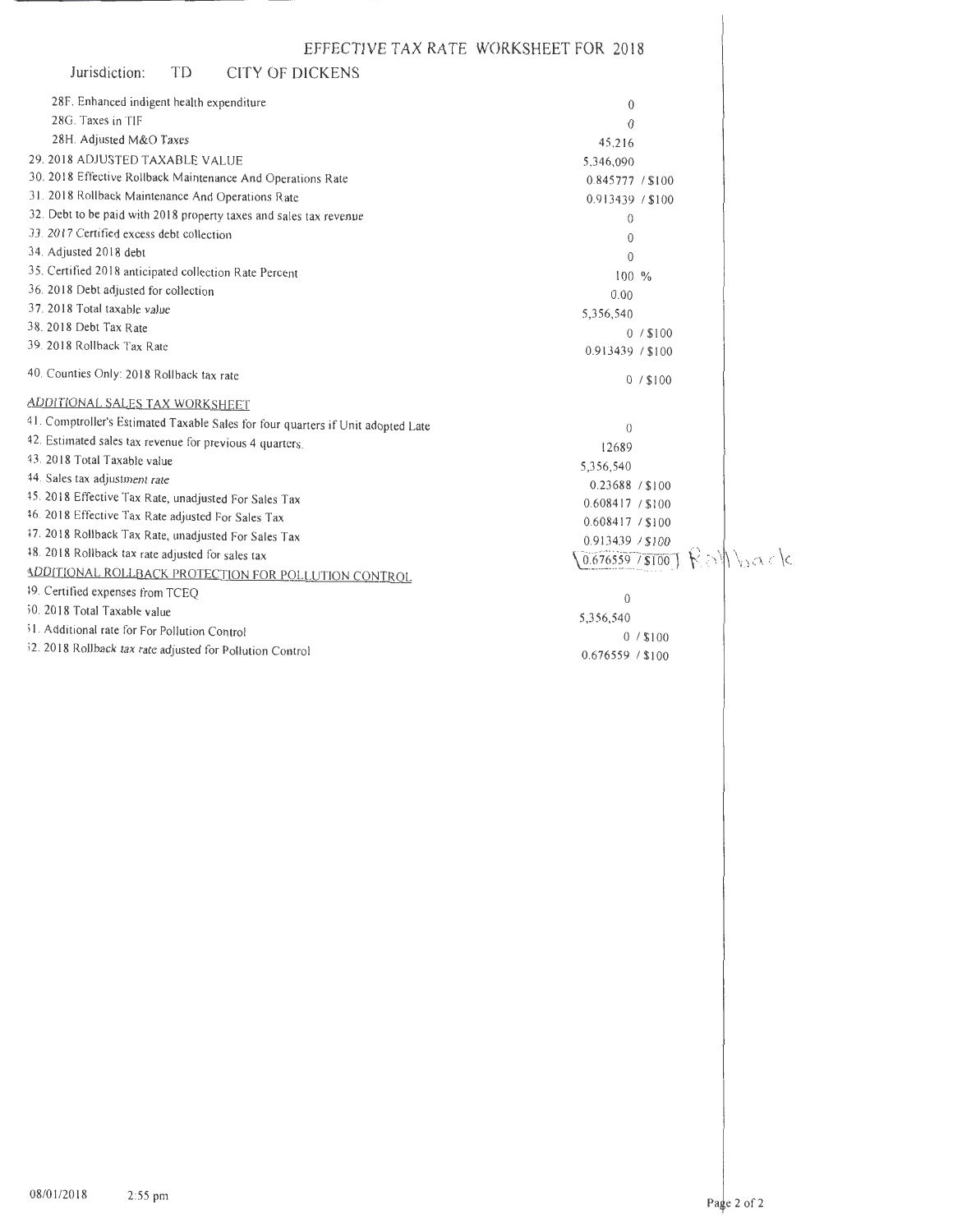### Jurisdiction: TS CITY OF SPUR

\_\_\_\_\_

| 1 2017 Total Taxable Value                                                                                                                               | 21,642,615       |         |  |
|----------------------------------------------------------------------------------------------------------------------------------------------------------|------------------|---------|--|
| 2. COUNTY, CITY, COLLEGE or SCHOOL DISTRICTS: 2017 Taxable value of over-65/Disabled                                                                     |                  |         |  |
| Homesteads with tax Ceiling                                                                                                                              | $\theta$         |         |  |
| 3. Preliminary 2017 Adjusted tax value                                                                                                                   | 21,642,615       |         |  |
| 4. 2017 Total Tax Rate                                                                                                                                   | 1.284876 / \$100 |         |  |
| 5. 2017 TAXABLE VALUE LOST BECAUSE COURT APPEALS OF ARB DECISIONS                                                                                        |                  |         |  |
| REDUCED APPRAISED VALUE.                                                                                                                                 |                  |         |  |
| 5A. 2017 Original ARB Value                                                                                                                              | $\mathbf{0}$     |         |  |
| 5B. 2017 Values resulting from court decisions                                                                                                           | $\theta$         |         |  |
| 5C. 2017 Value Loss                                                                                                                                      | $\Omega$         |         |  |
| 6 2017 Taxable value, adjusted for court ordered reductions                                                                                              | 21,642,615       |         |  |
| 7 2017 Taxable value of property in Territory Deannexed After Jan 1, 2017                                                                                | $\theta$         |         |  |
| 8 2017 TAXABLE VALUE LOST BECAUSE PROPERTY FIRST QUALIFIED FOR EXEMPTION IN 2018.                                                                        |                  |         |  |
| 8A. Absolute Exemptions. Use 2017 Market Value                                                                                                           | 3,000            |         |  |
| 8B. Partial Exemptions. 2018 exemption amount or 2018 percent exemption times 2017 value.                                                                | 91,500           |         |  |
| 8C. Value Loss                                                                                                                                           | 94,500           |         |  |
| 9. 2017 TAXABLE VALUE LOST BECAUSE PROPERTY FIRST QUALIFIED FOR AG-APPRAISAL,<br>TIMBER, RECREATIONAL /SCENIC OR PUBLIC ACCESS AIRPORT SPECIAL APPRAISAL |                  |         |  |
| 9A. 2017 Market Value                                                                                                                                    | $\theta$         |         |  |
| 9B. 2018 Productivity Or Special Appraised Value                                                                                                         | $\Omega$         |         |  |
| 9C. Value Loss                                                                                                                                           | 0                |         |  |
| 10. Total Adjustments For Lost Value                                                                                                                     | 94,500           |         |  |
| 11. 2017 Adjusted Taxable Value                                                                                                                          | 21,548,115       |         |  |
| 12.2017 Adjusted Taxes                                                                                                                                   | 276,866.56       |         |  |
| 13 Taxes Refunded For Years Proceeding Tax Year 2017                                                                                                     | $\Omega$         |         |  |
| 14. Taxes in tax increment financing for tax year 2017                                                                                                   | $\Omega$         |         |  |
| 15. 2017 Adjusted taxes with refunds                                                                                                                     | 276,866.56       |         |  |
| 16. TOTAL 2018 TAXABLE VALUE ON THE 2018 CERTIFIED APPRAISAL ROLL                                                                                        |                  |         |  |
| 16A. Certified Values only                                                                                                                               | 22,627,815       |         |  |
| 16B. Counties: railroad rolling stock                                                                                                                    | $\Omega$         |         |  |
| 16C. Pollution Control Exemptions                                                                                                                        | $\theta$         |         |  |
| 16D. Tax Increment Financing                                                                                                                             | $\theta$         |         |  |
| 16E. Total 2018 value.                                                                                                                                   | 22,627,815       |         |  |
| 7 Total Value of properties under protest or not included in certified appraisal roll                                                                    |                  |         |  |
| 17A. 2018 Taxable Value of properties under protest.                                                                                                     | $\theta$         |         |  |
| 17B. 2018 Value of properties not under protest or included on certified appraisal roll                                                                  | $\theta$         |         |  |
| 17C. Total value under protest or not certified.                                                                                                         | 0                |         |  |
| 8. COUNTY, CITY, COLLEGE or SCHOOL, DISTRICTS: 2018 Taxable Value or Over 65/Disabled<br>4th Ceiling or Other Units enter 0                              | $\theta$         |         |  |
| ) 2018 Total Taxable Value                                                                                                                               | 22,627,815       |         |  |
| 1 2018 Total Taxable Value of properties annexed after Jan 2017                                                                                          | $\mathbf{0}$     |         |  |
| 2018 Total Taxable value of new improvements and new personal property                                                                                   | 297,720          |         |  |
| : Total adjustments to 2018 taxable value                                                                                                                |                  |         |  |
| 2018 Adjusted Taxable value                                                                                                                              | 297,720          |         |  |
| 2018 Effective Tax Rate                                                                                                                                  | 22,330,095       |         |  |
| Counties Only: Total of All 2018 Effective Tax Rate                                                                                                      | 1.239880 / \$100 |         |  |
| 18 ROLLBACK TAX RATE WORKSHEET                                                                                                                           |                  | / \$100 |  |
| 2017 Maintenance And Operations Tax Rate                                                                                                                 | 1.284576 / \$100 |         |  |
| 2017 Adjusted Taxable Value                                                                                                                              | 21,548,115       |         |  |
| 2017 Maintenance And Operations Taxes                                                                                                                    |                  |         |  |
| 28A. Multiply Line 26 by Line 27 and Divide By 100                                                                                                       | 276,802          |         |  |
| 28B. Additional Sales Tax                                                                                                                                | 0                |         |  |
| 28C. Counties: state criminal justice mandate                                                                                                            | $\theta$         |         |  |
| 28D. Transferring Function                                                                                                                               | 0                |         |  |
| 28E. Taxes Refunded For Years Preceeding 2017                                                                                                            | $\theta$         |         |  |
|                                                                                                                                                          |                  |         |  |

 $\overline{D}$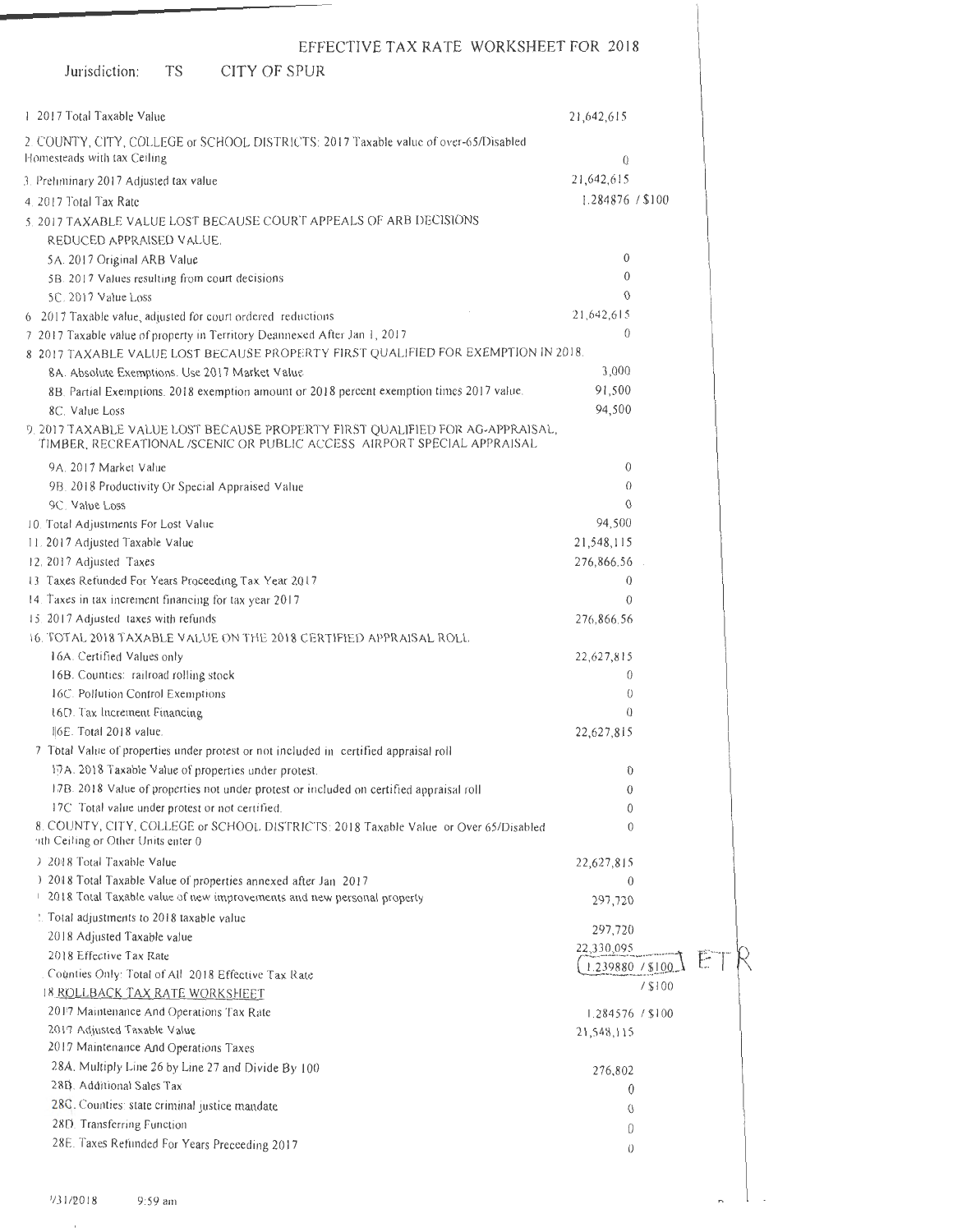| EFFECTIVE TAX RATE WORKSHEET FOR 2018                                                                            |                                |
|------------------------------------------------------------------------------------------------------------------|--------------------------------|
| CITY OF SPUR<br>Jurisdiction:<br>TS                                                                              |                                |
| 28F. Enhanced indigent health expenditure                                                                        | $\theta$                       |
| 28G. Taxes in TIF                                                                                                | $\theta$                       |
| 28H. Adjusted M&O Taxes                                                                                          | 276,802                        |
| 29. 2018 ADJUSTED TAXABLE VALUE                                                                                  | 22,330,095<br>1.239591 / \$100 |
| 30. 2018 Effective Rollback Maintenance And Operations Rate<br>31. 2018 Rollback Maintenance And Operations Rate | 1.338758 / \$100               |
| 32. Debt to be paid with 2018 property taxes and sales tax revenue                                               | $\theta$                       |
| 33. 2017 Certified excess debt collection                                                                        | $\overline{0}$                 |
| 34. Adjusted 2018 debt                                                                                           | $\theta$                       |
| 35. Certified 2018 anticipated collection Rate Percent                                                           | $0 \frac{9}{6}$                |
| 36. 2018 Debt adjusted for collection                                                                            | $\theta$                       |
| 37. 2018 Total taxable value                                                                                     | 22,627,815                     |
| 38. 2018 Debt Tax Rate                                                                                           | 0/1100                         |
| 39. 2018 Rollback Tax Rate                                                                                       | 1.338758 / \$100               |
| 40. Counties Only: 2018 Rollback tax rate                                                                        | $0/$ \$100                     |
| ADDITIONAL SALES TAX WORKSHEET                                                                                   |                                |
| 41 Comptroller's Estimated Taxable Sales for four quarters if Unit adopted Late                                  | $\left( \right)$               |
| 42 Estimated sales tax revenue for previous 4 quarters                                                           | $\theta$                       |
| 43 2018 Total Taxable value                                                                                      | 22,627,815                     |
| 44. Salcs tax adjustment rate                                                                                    | 0/15100<br>1.23988 / \$100     |
| 45. 2018 Effective Tax Rate, unadjusted For Sales Tax<br>46 2018 Effective Tax Rate adjusted For Sales Tax       | 1.23988 / \$100                |
| 47. 2018 Rollback Tax Rate, unadjusted For Sales Tax                                                             | 1.338758 / \$100               |
| 48. 2018 Rollback tax rate adjusted for sales tax                                                                | 1.338758 / \$100               |
| ADDITIONAL ROLLBACK PROTECTION FOR POLLUTION CONTROL                                                             |                                |
| 49. Certified expenses from TCEQ                                                                                 | $\theta$                       |
| 50. 2018 Total Taxable value                                                                                     | 22,627,815                     |
| 51 Additional rate for For Pollution Control                                                                     | $0/$ \$100<br>Rollback Rate    |
| 52. 2018 Rollback tax rate adjusted for Pollution Control                                                        | 1.338758 / \$100               |
|                                                                                                                  |                                |
|                                                                                                                  |                                |
|                                                                                                                  |                                |
|                                                                                                                  |                                |
|                                                                                                                  |                                |
|                                                                                                                  |                                |
|                                                                                                                  |                                |
|                                                                                                                  |                                |
|                                                                                                                  |                                |
|                                                                                                                  |                                |
|                                                                                                                  |                                |
|                                                                                                                  |                                |
|                                                                                                                  |                                |
|                                                                                                                  |                                |
|                                                                                                                  |                                |
|                                                                                                                  |                                |
|                                                                                                                  |                                |
|                                                                                                                  |                                |
|                                                                                                                  |                                |
|                                                                                                                  |                                |
|                                                                                                                  |                                |
|                                                                                                                  |                                |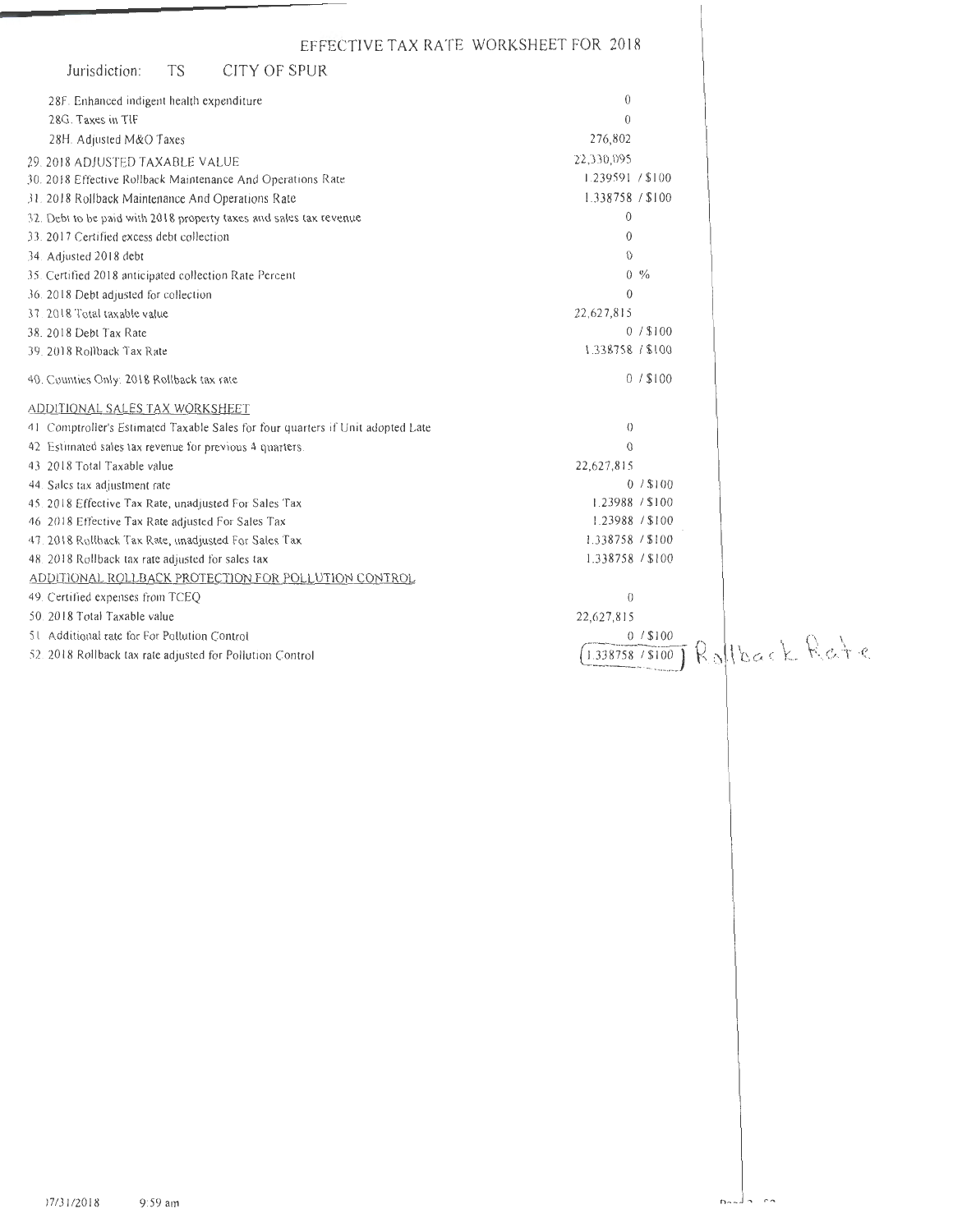#### Jurisdiction:  $CD$ DICKENS COUNTY

| 2017 Total Taxable Value                                                                                                                                 | 250,848,115      |                                 |  |
|----------------------------------------------------------------------------------------------------------------------------------------------------------|------------------|---------------------------------|--|
| : COUNTY, CITY, COLLEGE or SCHOOL DISTRICTS: 2017 Taxable value of over-65/Disabled                                                                      |                  |                                 |  |
| lomesteads with tax Ceiling                                                                                                                              | $\theta$         |                                 |  |
| Preliminary 2017 Adjusted tax value                                                                                                                      | 250,848,115      |                                 |  |
| . 2017 Total Tax Rate                                                                                                                                    |                  | 0.7 / \$100                     |  |
| 5, 2017 TAXABLE VALUE LOST BECAUSE COURT APPEALS OF ARB DECISIONS                                                                                        |                  |                                 |  |
| REDUCED APPRAISED VALUE.                                                                                                                                 |                  |                                 |  |
| 5A. 2017 Original ARB Value                                                                                                                              | 0                |                                 |  |
| 5B. 2017 Values resulting from court decisions                                                                                                           | $\theta$         |                                 |  |
| 5C. 2017 Value Loss                                                                                                                                      | $\theta$         |                                 |  |
| 1. 2017 Taxable value, adjusted for court ordered reductions                                                                                             | 250,848,115      |                                 |  |
| <sup>1</sup> . 2017 Taxable value of property in Territory Deannexed After Jan 1, 2017                                                                   | $\theta$         |                                 |  |
| 3 2017 TAXABLE VALUE LOST BECAUSE PROPERTY FIRST QUALIFIED FOR EXEMPTION IN 2018.                                                                        |                  |                                 |  |
| 8A. Absolute Exemptions. Use 2017 Market Value                                                                                                           | 3,000            |                                 |  |
| 8B. Partial Exemptions. 2018 exemption amount or 2018 percent exemption times 2017 value.                                                                | 55,880           |                                 |  |
| 8C. Value Loss                                                                                                                                           | 58,880           |                                 |  |
| ). 2017 TAXABLE VALUE LOST BECAUSE PROPERTY FIRST QUALIFIED FOR AG-APPRAISAL,<br>TIMBER, RECREATIONAL /SCENIC OR PUBLIC ACCESS AIRPORT SPECIAL APPRAISAL |                  |                                 |  |
| 9A. 2017 Market Value                                                                                                                                    | $\mathbf{0}$     |                                 |  |
| 9B. 2018 Productivity Or Special Appraised Value                                                                                                         | 0                |                                 |  |
| 9C. Value Loss                                                                                                                                           | $\Omega$         |                                 |  |
| 10. Total Adjustments For Lost Value                                                                                                                     | 58,880           |                                 |  |
| 11. 2017 Adjusted Taxable Value                                                                                                                          | 250,789,235      |                                 |  |
| 12. 2017 Adjusted Taxes                                                                                                                                  | 1,755,524.65     |                                 |  |
| 13. Taxes Refunded For Years Proceeding Tax Year 2017                                                                                                    | 0.00             |                                 |  |
| 14. Taxes in tax increment financing for tax year 2017                                                                                                   | $\theta$         |                                 |  |
| 15. 2017 Adjusted taxes with refunds                                                                                                                     | 1,755,524.65     |                                 |  |
| 16. TOTAL 2018 TAXABLE VALUE ON THE 2018 CERTIFIED APPRAISAL ROLL                                                                                        |                  |                                 |  |
| 16A. Certified Values only                                                                                                                               | 267, 279, 405    |                                 |  |
| 16B. Counties: railroad rolling stock                                                                                                                    | 0                |                                 |  |
| 16C. Pollution Control Exemptions                                                                                                                        | $\theta$         |                                 |  |
| 16D. Tax Increment Financing                                                                                                                             | $\left( \right)$ |                                 |  |
| 16E. Total 2018 value.                                                                                                                                   | 267,279,405      |                                 |  |
| 17. Total Value of properties under protest or not included in certified appraisal roll                                                                  |                  |                                 |  |
| 17A. 2018 Taxable Value of properties under protest.                                                                                                     | $\theta$         |                                 |  |
| 17B. 2018 Value of properties not under protest or included on certified appraisal roll                                                                  | 0                |                                 |  |
| 17C. Total value under protest or not certified.                                                                                                         | $\theta$         |                                 |  |
| 18 COUNTY, CITY, COLLEGE or SCHOOL DISTRICTS: 2018 Taxable Value or Over 65/Disabled<br>with Ceiling or Other Units enter 0                              | $\theta$         |                                 |  |
| 19. 2018 Total Taxable Value                                                                                                                             | 267,279,405      |                                 |  |
| 20. 2018 Total Taxable Value of properties annexed after Jan 2017                                                                                        | $\theta$         |                                 |  |
| 21. 2018 Total Taxable value of new improvements and new personal property                                                                               | 1,023,930        |                                 |  |
| 22. Total adjustments to 2018 taxable value                                                                                                              | 1,023,930        |                                 |  |
| 23. 2018 Adjusted Taxable value                                                                                                                          | 266, 255, 475    |                                 |  |
| 24. 2018 Effective Tax Rate                                                                                                                              |                  | 0.659338/8100 General Fund ETR. |  |
| 25. Counties Only: Total of All 2018 Effective Tax Rate                                                                                                  |                  | / \$100                         |  |
| 2018 ROLLBACK TAX RATE WORKSHEET                                                                                                                         |                  |                                 |  |
| 26. 2017 Maintenance And Operations Tax Rate                                                                                                             |                  | 0.7 / \$100                     |  |
| 27. 2017 Adjusted Taxable Value                                                                                                                          | 250,789,235      |                                 |  |
| 28. 2017 Maintenance And Operations Taxes                                                                                                                |                  |                                 |  |
| 28A. Multiply Line 26 by Line 27 and Divide By 100                                                                                                       | 1,755,525        |                                 |  |
| 28B. Additional Sales Tax                                                                                                                                | 58,073           |                                 |  |
| 28C. Counties: state criminal justice mandate                                                                                                            | $\theta$         |                                 |  |
| 28D. Transferring Function                                                                                                                               | $\theta$         |                                 |  |
| 28E. Taxes Refunded For Years Preceeding 2017                                                                                                            | $\theta$         |                                 |  |
|                                                                                                                                                          |                  |                                 |  |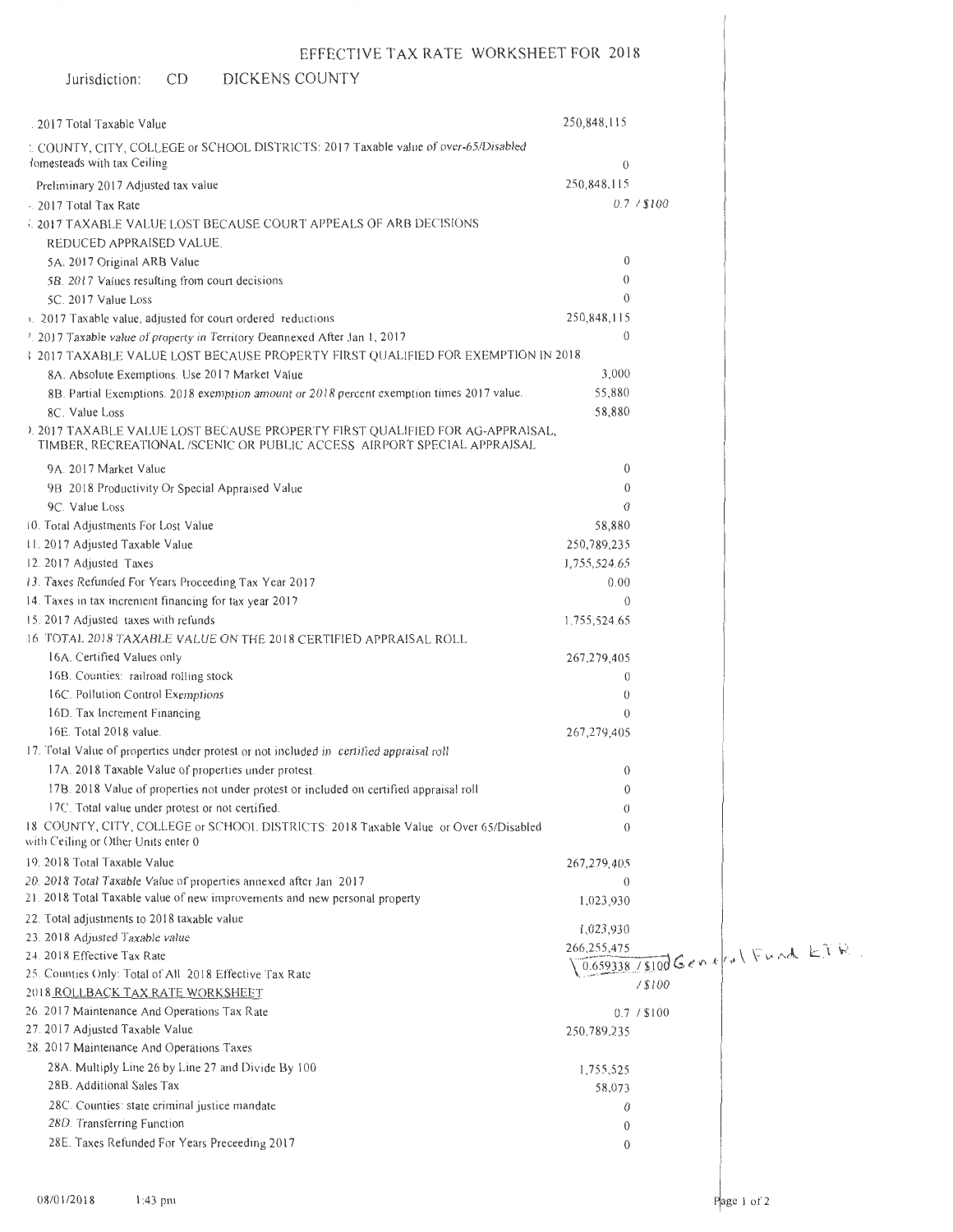| Jurisdiction:                                                    | C <sub>D</sub> | DICKENS COUNTY                                                                   |                                        |                  |  |
|------------------------------------------------------------------|----------------|----------------------------------------------------------------------------------|----------------------------------------|------------------|--|
| 28F. Enhanced indigent health expenditure                        |                |                                                                                  |                                        | 0                |  |
| 28G. Taxes in TIF                                                |                |                                                                                  |                                        | $\theta$         |  |
| 28H. Adjusted M&O Taxes                                          |                |                                                                                  | 1,813,598                              |                  |  |
| 29. 2018 ADJUSTED TAXABLE VALUE                                  |                |                                                                                  | 266,255,475                            |                  |  |
| 30. 2018 Effective Rollback Maintenance And Operations Rate      |                |                                                                                  |                                        | 0.681149 / \$100 |  |
| 31. 2018 Rollback Maintenance And Operations Rate                |                |                                                                                  |                                        | 0.735640 / \$100 |  |
|                                                                  |                | 32. Debt to be paid with 2018 property taxes and sales tax revenue               |                                        | $\boldsymbol{0}$ |  |
| 33. 2017 Certified excess debt collection                        |                |                                                                                  |                                        | $\bf{0}$         |  |
| 34. Adjusted 2018 debt                                           |                |                                                                                  |                                        | 0                |  |
| 35. Certified 2018 anticipated collection Rate Percent           |                |                                                                                  |                                        | 100 %            |  |
| 36. 2018 Debt adjusted for collection                            |                |                                                                                  |                                        | 0.00             |  |
| 37. 2018 Total taxable value                                     |                |                                                                                  | 267, 279, 405                          |                  |  |
| 38. 2018 Debt Tax Rate                                           |                |                                                                                  |                                        | $0/$ \$100       |  |
| 39. 2018 Rollback Tax Rate                                       |                |                                                                                  |                                        | 0.73564 / \$100  |  |
| 40. Counties Only: 2018 Rollback tax rate                        |                |                                                                                  |                                        | $0/$ \$100       |  |
| <b>ADDITIONAL SALES TAX WORKSHEET</b>                            |                |                                                                                  |                                        |                  |  |
|                                                                  |                | 41. Comptroller's Estimated Taxable Sales for four quarters if Unit adopted Late |                                        | $\theta$         |  |
| 42. Estimated sales tax revenue for previous 4 quarters.         |                |                                                                                  |                                        | 58073            |  |
| 43. 2018 Total Taxable value                                     |                |                                                                                  | 267,279,405                            |                  |  |
| 44. Sales tax adjustment rate                                    |                |                                                                                  |                                        | 0.021727 / \$100 |  |
| 45. 2018 Effective Tax Rate, unadjusted For Sales Tax            |                |                                                                                  |                                        | 0.659338 / \$100 |  |
| 46. 2018 Effective Tax Rate adjusted For Sales Tax               |                |                                                                                  |                                        | 0.659338 / \$100 |  |
| 47. 2018 Rollback Tax Rate, unadjusted For Sales Tax             |                |                                                                                  |                                        | 0.73564 / \$100  |  |
| 48. 2018 Rollback tax rate adjusted for sales tax                |                |                                                                                  |                                        | 0.713913 / \$100 |  |
|                                                                  |                | ADDITIONAL ROLLBACK PROTECTION FOR POLLUTION CONTROL                             |                                        |                  |  |
| 49. Certified expenses from TCEQ<br>50. 2018 Total Taxable value |                |                                                                                  |                                        | $\theta$         |  |
| 51. Additional rate for For Pollution Control                    |                |                                                                                  | 267,279,405                            |                  |  |
|                                                                  |                |                                                                                  |                                        | $0/$ \$100       |  |
| 52. 2018 Rollback tax rate adjusted for Pollution Control        |                |                                                                                  |                                        | 0.713913 / \$100 |  |
|                                                                  |                |                                                                                  |                                        |                  |  |
|                                                                  |                | ESKchue<br>General 1659388                                                       |                                        |                  |  |
|                                                                  |                |                                                                                  | Rd B JIMLAR                            |                  |  |
|                                                                  |                |                                                                                  |                                        |                  |  |
|                                                                  |                |                                                                                  |                                        |                  |  |
|                                                                  |                |                                                                                  | NOUR IN Effective Combined             |                  |  |
|                                                                  |                |                                                                                  |                                        |                  |  |
|                                                                  |                |                                                                                  |                                        |                  |  |
|                                                                  |                | Rollfork<br>General 1/13913                                                      |                                        |                  |  |
|                                                                  |                |                                                                                  | RXT 152588<br>1866501 Rollback Command |                  |  |
|                                                                  |                |                                                                                  |                                        |                  |  |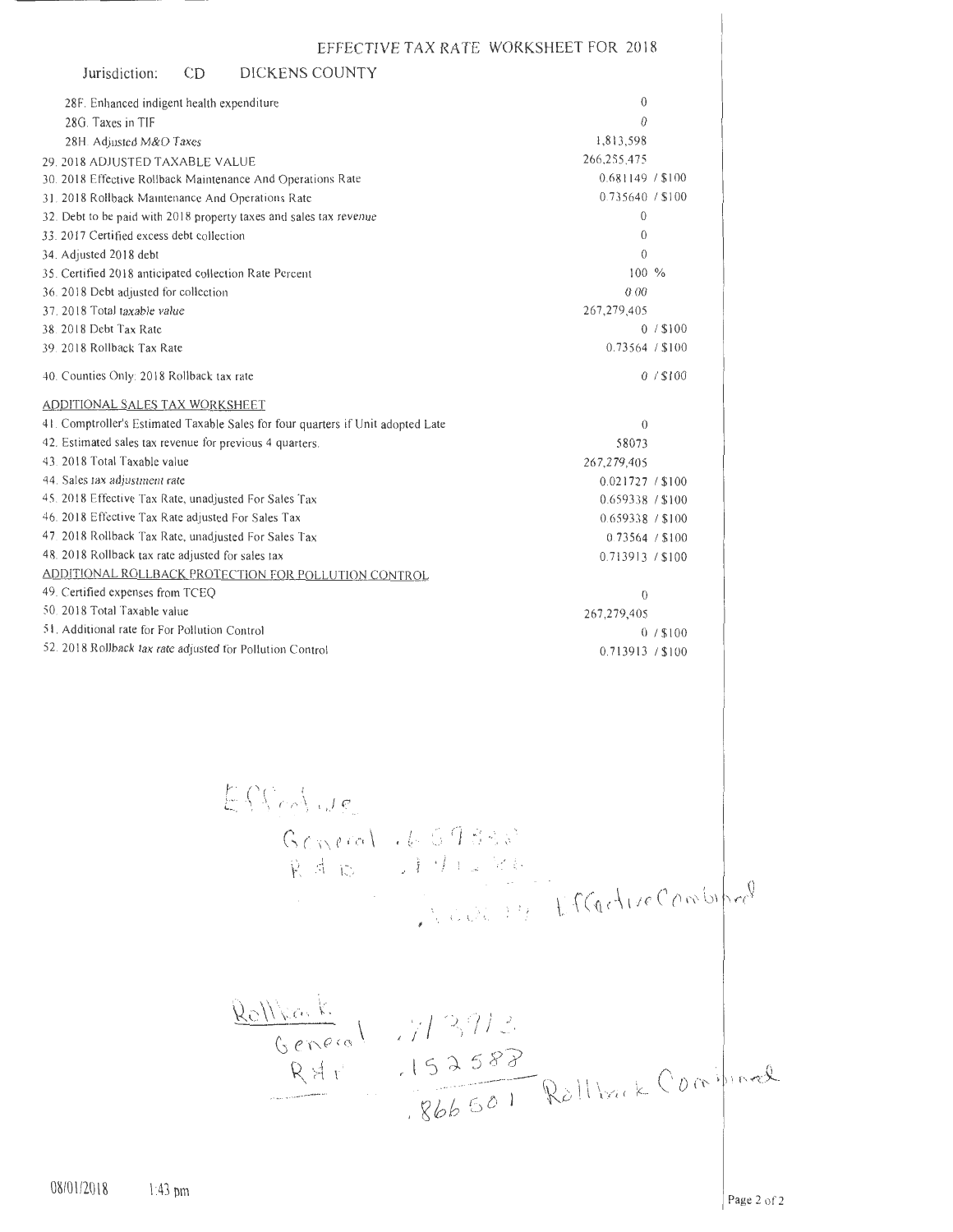| LITLUTIVL IAA IVITL WORKOHUU TUR LOR                                                                                                                     |                  |              |                          |
|----------------------------------------------------------------------------------------------------------------------------------------------------------|------------------|--------------|--------------------------|
| ROAD & BRIDGE<br>Jurisdiction:<br>X <sub>1</sub>                                                                                                         |                  |              |                          |
| 1.2017 Total Taxable Value                                                                                                                               | 250,848,115      |              |                          |
|                                                                                                                                                          |                  |              |                          |
| 2. COUNTY, CITY, COLLEGE or SCHOOL DISTRICTS: 2017 Taxable value of over-65/Disabled<br>Homesteads with tax Ceiling                                      | $\mathbf{0}$     |              |                          |
| 3. Preliminary 2017 Adjusted tax value                                                                                                                   | 250,848,115      |              |                          |
| 4. 2017 Total Tax Rate                                                                                                                                   |                  | 0.15 / \$100 |                          |
| 5. 2017 TAXABLE VALUE LOST BECAUSE COURT APPEALS OF ARB DECISIONS                                                                                        |                  |              |                          |
| REDUCED APPRAISED VALUE.                                                                                                                                 |                  |              |                          |
| 5A. 2017 Original ARB Value                                                                                                                              | $\Omega$         |              |                          |
| 5B. 2017 Values resulting from court decisions                                                                                                           | 0                |              |                          |
| 5C. 2017 Value Loss                                                                                                                                      | $\theta$         |              |                          |
| 6. 2017 Taxable value, adjusted for court ordered reductions                                                                                             | 250,848,115      |              |                          |
| 7. 2017 Taxable value of property in Territory Deannexed After Jan 1, 2017                                                                               | $\theta$         |              |                          |
| 8 2017 TAXABLE VALUE LOST BECAUSE PROPERTY FIRST QUALIFIED FOR EXEMPTION IN 2018.                                                                        |                  |              |                          |
| 8A. Absolute Exemptions. Use 2017 Market Value                                                                                                           | 3,000            |              |                          |
| 8B. Partial Exemptions. 2018 exemption amount or 2018 percent exemption times 2017 value.                                                                | 55,880           |              |                          |
| 8C. Value Loss                                                                                                                                           | 58,880           |              |                          |
| 9. 2017 TAXABLE VALUE LOST BECAUSE PROPERTY FIRST QUALIFIED FOR AG-APPRAISAL,<br>TIMBER, RECREATIONAL /SCENIC OR PUBLIC ACCESS AIRPORT SPECIAL APPRAISAL |                  |              |                          |
| 9A. 2017 Market Value                                                                                                                                    | 0                |              |                          |
| 9B. 2018 Productivity Or Special Appraised Value                                                                                                         | 0                |              |                          |
| 9C. Value Loss                                                                                                                                           | $\theta$         |              |                          |
| 10. Total Adjustments For Lost Value                                                                                                                     | 58,880           |              |                          |
| 11. 2017 Adjusted Taxable Value                                                                                                                          | 250,789,235      |              |                          |
| 12. 2017 Adjusted Taxes                                                                                                                                  | 376,183.85       |              |                          |
| 13. Taxes Refunded For Years Proceeding Tax Year 2017                                                                                                    | $\Omega$         |              |                          |
| 14. Taxes in tax increment financing for tax year 2017                                                                                                   | $\theta$         |              |                          |
| 15.2017 Adjusted taxes with refunds                                                                                                                      | 376,183.85       |              |                          |
| 16. TOTAL 2018 TAXABLE VALUE ON THE 2018 CERTIFIED APPRAISAL ROLL                                                                                        |                  |              |                          |
| 16A. Certified Values only                                                                                                                               | 267,279,405      |              |                          |
| 16B. Counties: railroad rolling stock                                                                                                                    | $\theta$         |              |                          |
| 16C. Pollution Control Exemptions                                                                                                                        | 0                |              |                          |
| 16D. Tax Increment Financing                                                                                                                             | $\Omega$         |              |                          |
| 16E. Total 2018 value.                                                                                                                                   | 267,279,405      |              |                          |
| 17. Total Value of properties under protest or not included in certified appraisal roll                                                                  |                  |              |                          |
| 17A. 2018 Taxable Value of properties under protest.                                                                                                     | $\theta$         |              |                          |
| 17B. 2018 Value of properties not under protest or included on certified appraisal roll                                                                  | $\theta$         |              |                          |
| 17C. Total value under protest or not certified.                                                                                                         | 0                |              |                          |
| 8. COUNTY, CITY, COLLEGE or SCHOOL DISTRICTS: 2018 Taxable Value or Over 65/Disabled<br>vith Ceiling or Other Units enter 0                              | $\Omega$         |              |                          |
| 9. 2018 Total Taxable Value                                                                                                                              | 267,279,405      |              |                          |
| 0. 2018 Total Taxable Value of properties annexed after Jan 2017                                                                                         | $\theta$         |              |                          |
| 1. 2018 Total Taxable value of new improvements and new personal property                                                                                | 1,023,930        |              |                          |
| 2. Total adjustments to 2018 taxable value                                                                                                               | 1,023,930        |              |                          |
| 3. 2018 Adjusted Taxable value                                                                                                                           | 266,255,475      |              |                          |
| 4. 2018 Effective Tax Rate                                                                                                                               |                  |              | 0.141286/8100 RdB Effert |
| 5. Counties Only: Total of All 2018 Effective Tax Rate                                                                                                   | 0.800624 / \$100 |              |                          |
| 018 ROLLBACK TAX RATE WORKSHEET                                                                                                                          |                  |              |                          |
| 6. 2017 Maintenance And Operations Tax Rate                                                                                                              |                  | 0.15 / \$100 |                          |
| 7. 2017 Adjusted Taxable Value                                                                                                                           | 250,789,235      |              |                          |
| 8. 2017 Maintenance And Operations Taxes                                                                                                                 |                  |              |                          |
| 28A. Multiply Line 26 by Line 27 and Divide By 100                                                                                                       | 376,184          |              |                          |
| 28B. Additional Sales Tax                                                                                                                                | $\theta$         |              |                          |
| 28C. Counties: state criminal justice mandate                                                                                                            | $\theta$         |              |                          |
| 28D. Transferring Function                                                                                                                               | 0                |              |                          |
| 28E. Taxes Refunded For Years Preceeding 2017                                                                                                            | $\mathbf 0$      |              |                          |